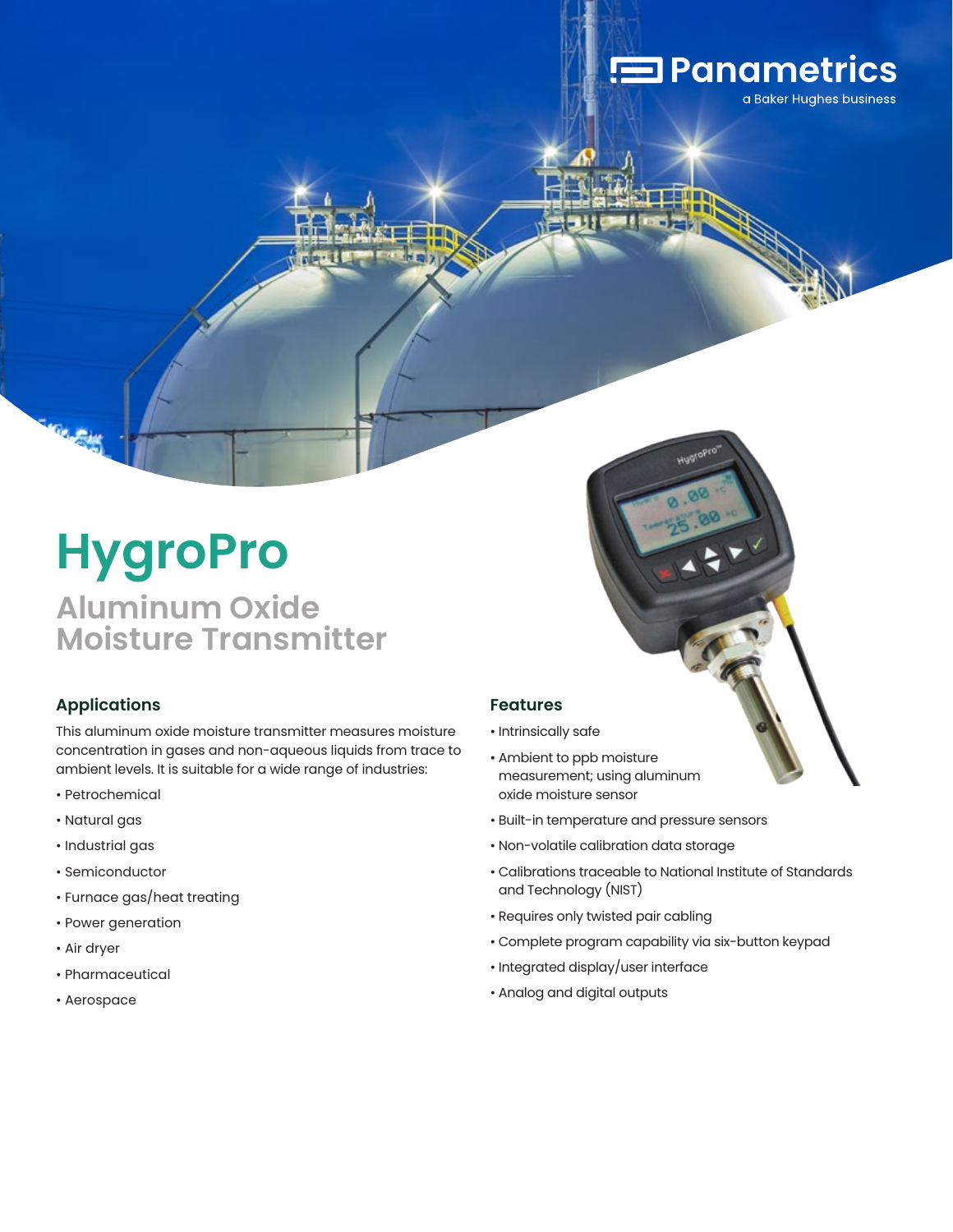The HygroPro moisture transmitter is an intrinsically safe, compact, loop-powered moisture transmitter designed specifically to meet the demands of rugged industrial applications. With certified intrinsically safe electronics (when installed with proper protection) packaged in an IP67/Type 4X housing, the HygroPro is ideal for use in pipeline natural gas, petrochemical, power generation and other industrial gas or non-aqueous liquid applications.

The HygroPro features an integrated backlit display and sixbutton keypad to provide viewing of up to three parameters simultaneously and to allow easy navigation of the software for configuration of the display, analog and digital (RS485) outputs, and other user functions and diagnostics. Via the RS485 interface, the HygroPro built-in multidrop capability allow multiple units to be connected on a single network.

Using an industry-proven aluminum oxide moisture sensor, the HygroPro features a built-in temperature thermistor and pressure transducer to provide real time measurement for calculation of parameters such as ppmv in gases, ppmw in liquids, pounds per million standard cubic feet in natural gas or percent relative humidity. Three sensors mounted on a single probe mount provide installation flexibility when space is limited. In addition, the HygroPro display can be oriented in four different orientations to allow installation of the moisture sensor in the top, bottom or side of a process pipe or sample cell.

The HygroPro consists of a display/keypad housing, and a replacement transducer element (RTE), which contains the aluminum oxide moisture sensor, temperature thermistor, and pressure transducer and associated electronics. The RTE is field replaceable by simply removing a small mounting plate and disconnecting a cable. Also, since the calibration data for the moisture and pressure sensors are stored in a nonvolatile EEPROM in the RTE, a user does not need to enter any calibration data manually when changing an RTE.



#### **Advanced moisture sensor technology**

The HygroPro combines a technologically advanced aluminum oxide moisture sensor with state-of-the-art software and electronics for unequaled overall performance.

#### **NIST-traceable calibration**

Superior sensitivity, speed of response, calibration stability, and wide dynamic range have made Panametrics aluminum oxide moisture probes the standard of performance and value in industrial moisture measurement. They are suitable for laboratory and industrial moisture measurement applications in gases and non-aqueous liquids over a wide range of process conditions.

All moisture probe calibrations are traceable to the NIST.

The rugged, compact HygroPro transmitter is designed specifically for installations where space is at a premium. It can be installed directly in the process stream or, if necessary, in a sample system. If required, GE can design and build a sample conditioning system to meet unique application demands.



Standard analog output connection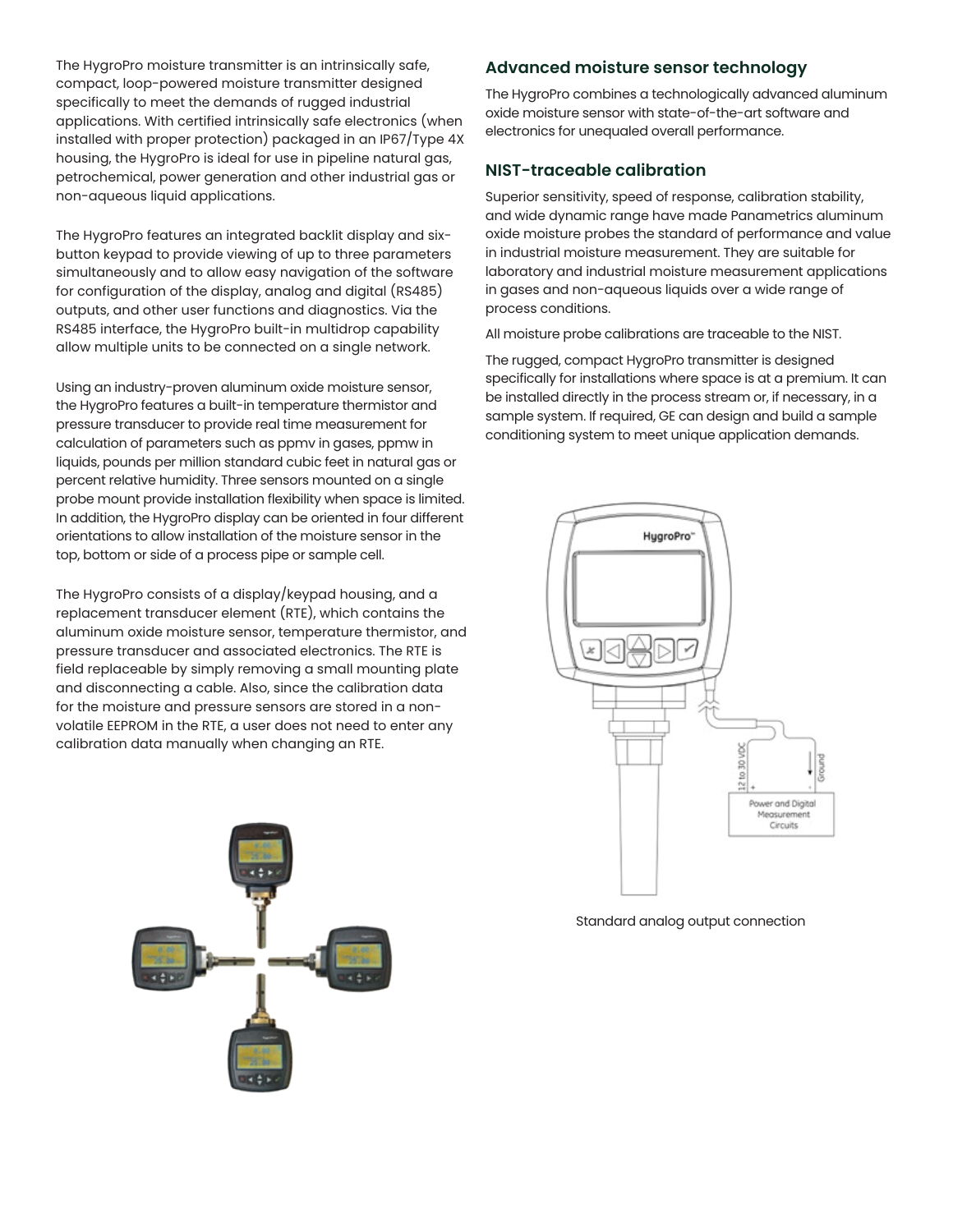## **HygroPro specifications**

#### **Calibration ranges (dew/frost point)**

Standard: 50 to -112°F (+10 to -80°C) with data from +68 to -166°F (+20 to -110°C)

**Operating temperature** -4°F to 140°F (–20°C to 60°C)

**Storage temperature** 158°F (70°C) maximum

#### **Accuracy**

- ±3.6°F (±2°C) above -148°F (-100°C)
- ±5.4°F (±3°C) below -148°F (-100°C)

#### **Repeatability**

- ±0.4°F (±0.2°C) above -148°F (-100°C)
- ±0.9°F (±0.5°C) below -148°F (-100°C)

#### **Electrical**

#### **Power**

- Voltage: 12 to 30 VDC (loop-powered, customer supplied)
- Output: 4 to 20 mA analog, RS485 digital
- Output Resolution: 0.01 mA/12 bits
- Load: Max R =  $(PSV \times 33.33) 300$ Example: (24 x 33.33) - 300 = 500 W
- Cable: 6 ft (2 m), standard (consult factory for custom lengths); cable includes molded weatherproof connector with flying leads

#### **Display**

- 128 x 64 LED backlit LCD
- Display from one to three parameters and diagnostics

#### **Mechanical**

#### **Sample connection**

- 3/4-16 in. (19 mm) straight male thread with O-ring
- G 1/2 with optional adapter

**Operating pressure**

### 5 mHg to 5000 psig (345 bar)

#### **Enclosure**

#### Type 4X/IP67

#### **Dimensions**

- H x W x D: 7.88 x 3.99 x 2.56 in. (200 x 101 x 65 mm)
- Weight: 1.2 lb (550 g)

#### **European compliance**

Complies with EMC directive 2014/30/EU

#### **Hazardous area certification**

- C-US Class I, Division 1, Groups A,B,C&D, Type 4X
- EX II 1 G EEx ia IIC T4 (ATEX)
- $\cdot$  Ex ia IIC T4 (IEC Ex)

#### **Moisture sensor**

#### **Sensor Type** Thin-film aluminum oxide moisture sensor

#### **Calibration**

Each sensor is individually computer-calibrated against known moisture concentrations, traceable to NIST

#### **Calibration interval**

Sensor recalibration by Panametrics is recommended every six to twelve months depending on application

**Flow rate** Gases: Static to 100 m/s linear velocity at 1 atm

#### **Temperature sensor**

**Sensor Type** NTC thermistor

**Operating range** -22°F to 158°F (–30°C to 70°C)

**Accuracy** ±0.9°F (±0.5°C) overall

#### **Response time (maximum)**

One second in well stirred oil or 10 seconds in still air for a 63% step change in increasing or decreasing temperature

#### **Built-In Pressure sensor**

**Sensor type** Solid state/piezoresistive

#### **Available Ranges**

- 30 to 300 psig (3 to 21 bar)
- 50 to 500 psig (4 to 35 bar)
- 100 to 1000 psig (7 to 69 bar)
- 300 to 3000 psig (21 to 207 bar)
- 500 to 5000 psig (35 to 345 bar)

#### **Accuracy**

±1% of full scale (FS)

#### **Pressure rating**

Three times the span of the specified range to a maximum of 7500 psig (518 bar)